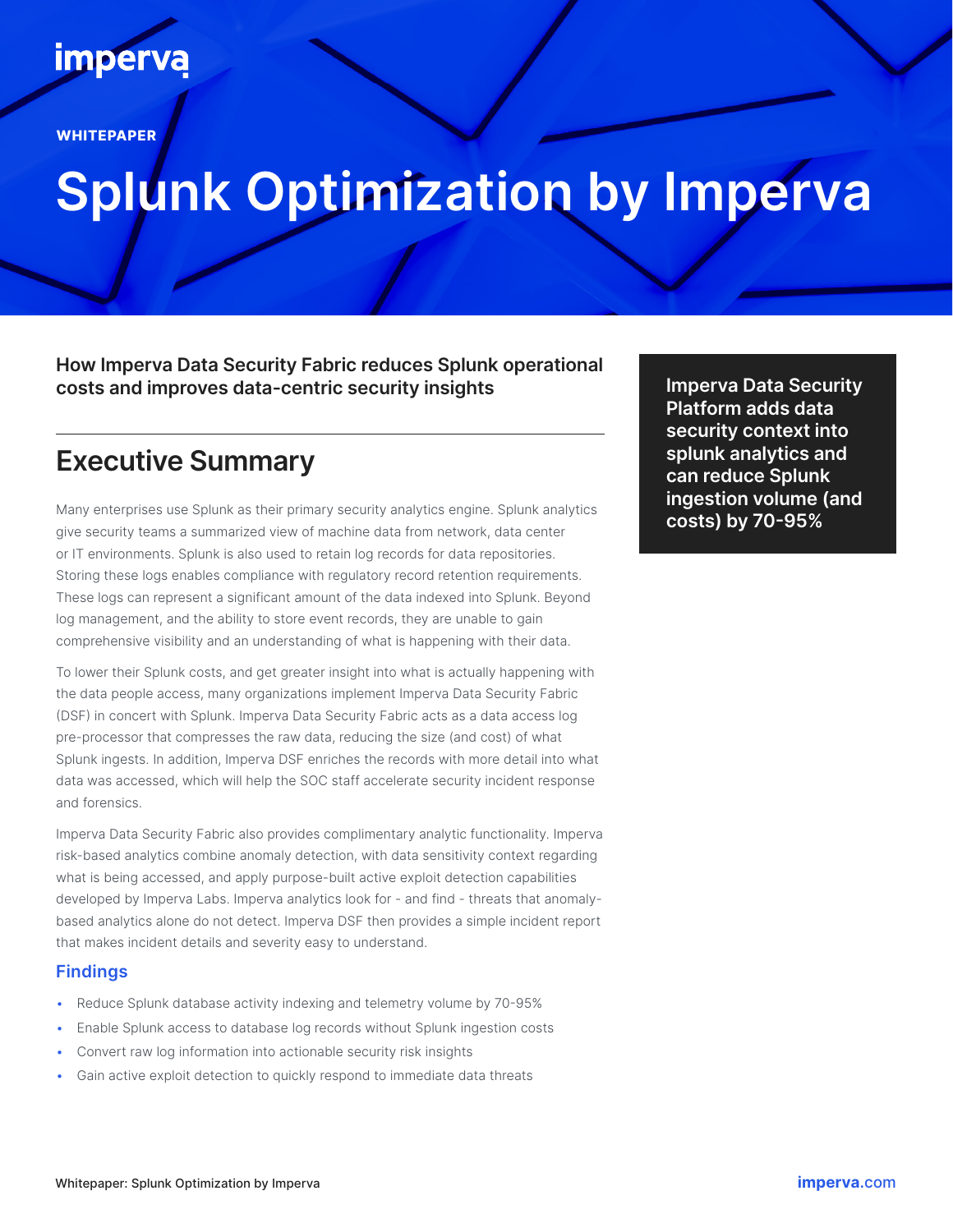## **Reducing Splunk Ingestion Costs for Data Repository Logs**

Imperva Data Security Fabric can reduce Splunk costs significantly. While exact cost savings will vary by organization, reviewing costs from a data telemetry volume perspective provides insight into potential savings.

#### **Data Volume is the key**

Splunk is commonly priced by the volume of data ingested into the platform (GB/day). Many organizations deploy an everything-to-Splunk strategy to get all data in one location. Imperva Data Security Fabric is designed to normalize, compress, and filter raw activity logs, resulting in 5-30% of information being sent to Splunk. The table below presents conservative (low), probable (average), and optimistic (but achievable) savings for a typical organization.

|                             |                                                             | <b>Direct to Splunk</b> |                | Pre-processed by Imperva |           |             |  |  |
|-----------------------------|-------------------------------------------------------------|-------------------------|----------------|--------------------------|-----------|-------------|--|--|
| <b>Original Environment</b> |                                                             |                         |                |                          |           |             |  |  |
| Α                           | Average gigabyte (GB) per day ingestion                     | 2,600GB                 |                |                          |           |             |  |  |
|                             | <b>Telemetry Savings</b>                                    |                         |                | Low                      | Average   | <b>High</b> |  |  |
|                             |                                                             |                         | Percent Change | $-70%$                   | $-90%$    | $-95%$      |  |  |
|                             | Daily logs to Splunk                                        |                         |                | 780 GB                   | 260GB     | 130GB       |  |  |
| <b>Cost Savings</b>         |                                                             |                         |                |                          |           |             |  |  |
| B                           | Total average annual Splunk ingestion cost                  | \$835,210               |                | \$289,000                | \$136,000 | \$80,000    |  |  |
| C                           | Overall Splunk analyst and developer FTE improvements       |                         | Percent Change | $-10%$                   | $-20%$    | $-30%$      |  |  |
| D                           | Average annual salary for Splunk analyst and developer FTEs | \$90,000                |                | \$90,000                 | \$90,000  | \$90,000    |  |  |
| Ε                           | Number of analysts and developers FTEs                      | 3                       |                | 2.7                      | 2.4       | 2.1         |  |  |
| F                           | Average annual salary for Splunk operations FTEs            | \$65,000                |                | \$65,000                 | \$65,000  | \$65,000    |  |  |
| G                           | Number of Splunk operations FTEs                            | $\overline{2}$          |                | 1.8                      | 1.6       | 1.4         |  |  |
|                             | Annual Splunk costs (B+(D*E)+(F*G))                         | \$1,235,210             |                | \$397,000                | \$222,000 | \$144,000   |  |  |

Ingestion cost based on annual term license and index volume of \$0.88 per GB (\$0.88 \* 2,600 GB/day \* 365 days = \$835,210)

In this example Imperva DSF reduced Splunk ingestion by an average of 90% per day, from 2,600GB to 260GB. Annual Splunk costs reduced by 82%, from \$1,235,210 to \$222,000.

#### **Alternatively keep the data in Imperva DSF**

Imperva even provides an option to skip ingestion into Splunk altogether. A Splunk plug-in for Data Security Fabric allows Splunk native jobs to run against data sets stored in Imperva Data Security Fabric through virtual indexing. Storing the logs on Imperva rather than Splunk makes data ingestion unnecessary, and can also reduce licensing costs, yet preserves full functionality for Splunk users.

"[Imperva DSF] allows us to continue to run the same searches, alerts, and dashboards while actually storing the data [in Imperva DSF]. We get all the power and usefulness of our SIEM without the cost." - 2021, Global payment solutions company in an [Imperva case study](https://www.imperva.com/resources/customers/)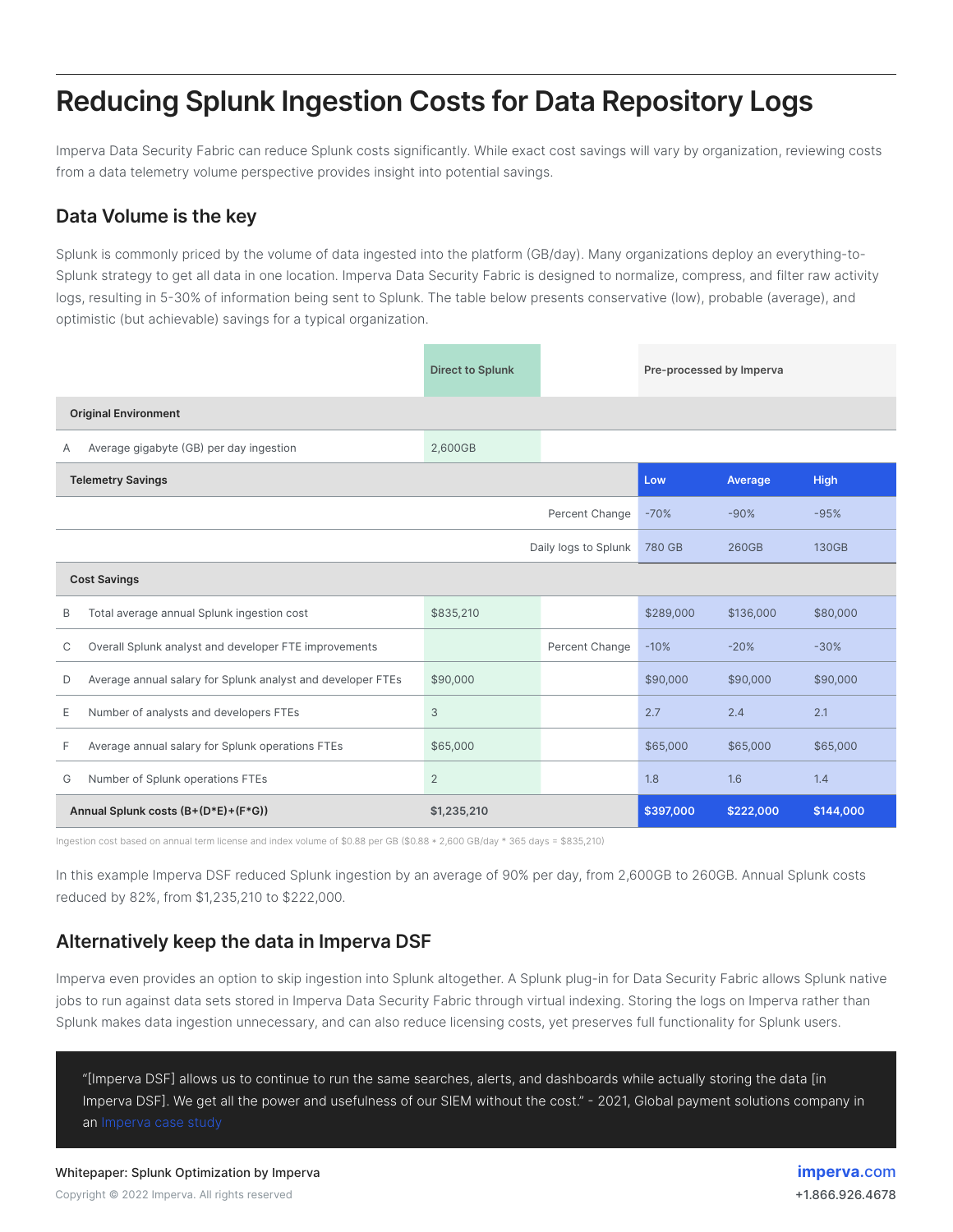## **Better Together: Splunk and Imperva Analytics**

Many Splunk customers also use Imperva Data Security Fabric and gain significant benefits from the complementary analytic functionality it provides. Imperva analytics look for and find threats that Splunk analytics alone do not detect, Also, Imperva DSF provides a comprehensive summary of incident details in a simple incident report that make the incident and its severity easy to instantly understand, even when a security analyst does not have background knowledge of the data set involved.

Out of the box, Splunk consumes and correlates log telemetry from nearly every digital application. Organizations rely on Splunk for monitoring, analyzing, and searching machine-generated information. It does not, however, help security teams understand when an event might represent a critical data security issue, versus an anomaly that actually is low risk. While Splunk can consume logs from nearly every data repository its analytics lack data access context. To gain this ability requires a significant custom development effort but this is already available in Imperva DSF for dozens and dozens of data sources.

#### **Understanding the data accessed**

Whether data access is risky or not depends on the type of data. If a user logs in from a different system than normal, or at an unusual time, but does not access any sensitive data types then their activity presents no data risk. If Splunk creates an alert for this anomalous event. it would actually be a false positive.

The key to what data was accessed is in the SQL query output. Splunk analytics does not natively have the ability to parse SQL queries. Imperva DSF does decipher the SQL query so it knows exactly what data was accessed and what the user did with the data.



#### **Advanced Threat Detection**

Imperva DSF analytics continuously analyze data access activity and can automatically determine if a data access event violates compliance, a security policy, or varies from normal data access activity by peers in a user role. In addition, Imperva data risk analytics utilize purpose-built detection capabilities developed by Imperva Labs to spot attack exploits or suspicious activity even if the behavior attempts to be evasive. Imperva DSF goes beyond the anomaly detection techniques of other security products. Imperva's purposebuilt algorithms are capable of identifying signs of malicious insider behavior such as privilege escalation, data exfiltration, or exhibited signs of compromised user account activity that other security tools miss.